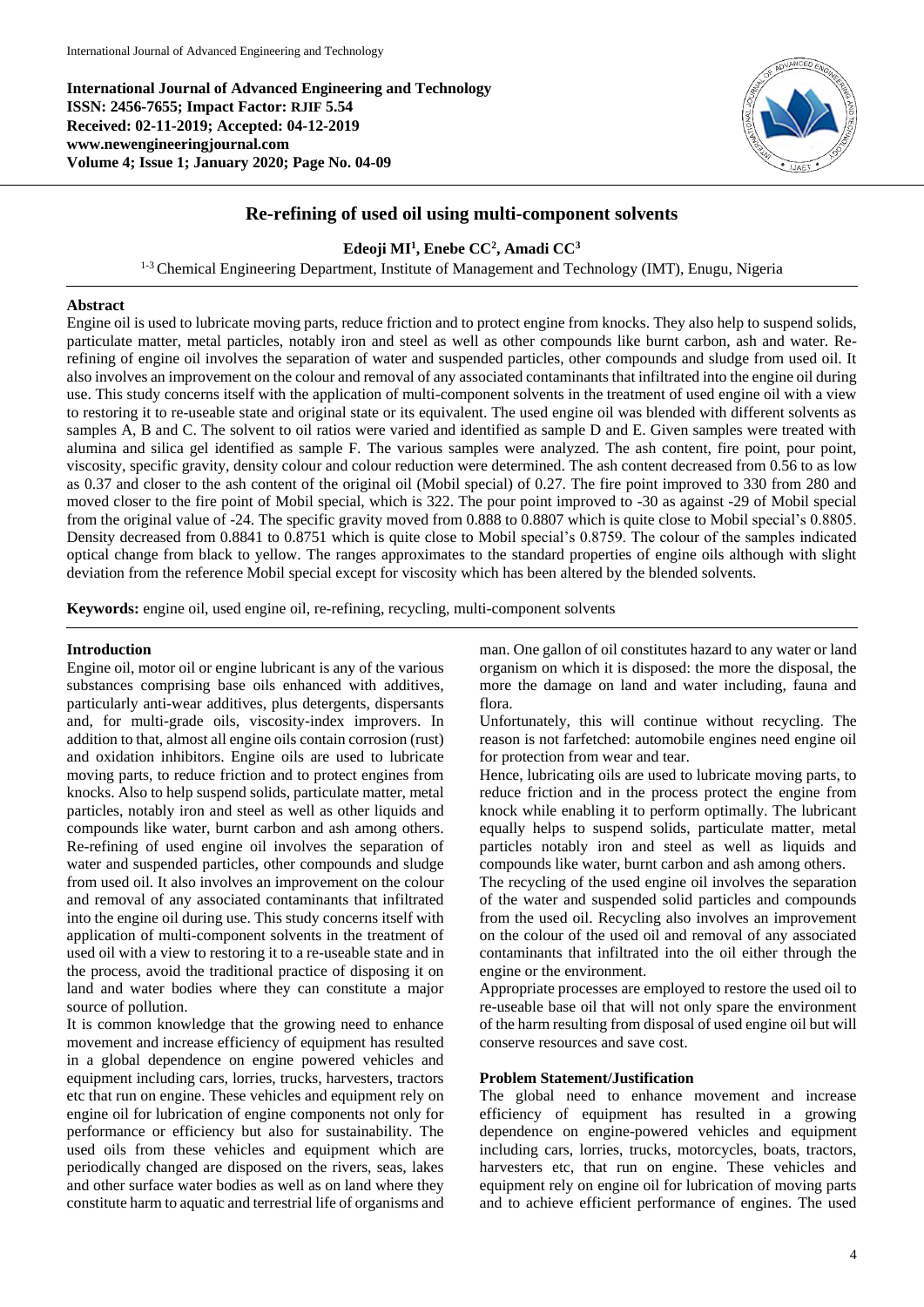oils from these vehicles and equipment which are periodically changed are disposed in the rivers, seas, lakes and other water bodies as well as on land where they constitute harm to aquatic and terrestrial organisms and man. One gallon of oil constitutes a hazard to any water or land organism on which it is disposed.

The more the disposal, the more the damage on water and land, as well as fauna and flora. Unfortunately, this will continue and go unabated for as long as engine oil is not recycled. The reason is not farfetched: the innumerable number of vehicles and other engine-powered equipment will continue to require engine oil to lubricate moving parts, reduce friction to avoid engine knock and to perform optimally. The lubricants are known to also help to suspend solids, particulate matter, metal particles as well as liquids and other compounds that infiltrate the oil during use. Hence, the chemical properties of used oil constitute an environmental concern. Most petroleum base stocks are considered toxic to the environment. Hence, over 40% of the pollution in America's waterways is from used motor oil and used oil is considered the largest source of pollution in US habour and water ways at 385million gallons per year mostly from improper disposal. By far, the greatest cause of pollution in the ocean comes from drains and urban street runoffs, much of which is from improper disposal of engine oil.

## **Aim/Objective(s) of the Study**

The principal objectives of this work are:

- 1. To treat or re-refine used lubricating oil, and restore it to its original state or equivalent, where it can be re-used.
- 2. To investigate recycling possibilities and potential use of multi- solvents in refining used lubricating oil.

# **Literature Review**

# **Engine Oil**

Engine oil, motor oil or engine lubricant is any of the various substances comprising base oils enhanced with additives, particularly anti-wear additives, plus detergents, dispersants, and for multi-grade oils, viscosity index improvers. In addition to that, almost all engine oils contain corrosion (rust) and oxidation inhibitors.

Engine oil is used for the lubrication of internal combustion engines. The main function of motor oil is to reduce friction and wear on moving parts, and to clean the engine from sludge, which is the function of dispersants and varnish (detergents). It also neutralizes acids that originate from fuel and from oxidation of the lubricants. It improves scaling of the piston rings, and cools the engine by carrying heat away from moving parts. (www.en.m.wikipedia.org)

## **Used Engine Oil**

According to Chiakwelu (2018), Nigeria is relatively an emerging industrial nation with dilapidated automobiles roaming the nooks and crannies of the country, together with outdated industrial machines which are generating thousands of litres, if not millions of waste oil and lubricants. Lubricants are common elements in the daily lives of Nigerians, as they are essential to enable motor engines and industrial equipment to operate. Chiakwelu expressed concern that there is no environmentally safe and sound strategy to dispose the generated spent oil that end up carelessly discharged into the surrounding. (www.environment.gov.au)

Used engine oil according to Australian Department of the Environment and Energy, is a valuable resource. Australians are good at recycling used oil, with about 250 million litres of used oil recycled during the 2007-2008 financial year. Not all used oil is disposed of appropriately. Local governments in Australia help to conserve a valuable resource and protect the environment by encouraging Australians to recycle their used engine oil.

## **Materials Present in Used Oil**

To recycle used oil, processors and refiners remove water, insolubles, dirt, heavy metals, nitrogen, chlorine and oxygenated compounds from oil drained from automobiles or other machines.

The resulting product is known as re-refined or treated oil. Re-refining simply reconditions oil into new, high quality lubricating oil (www.archive.epa.gov).

## **Environmental Effects**

Due to its chemical properties, worldwide dispersion and effects on the environment, used motor oil is considered a serious environmental problem. Most current motor oil contains petroleum base stocks which are toxic to the environment and difficult to dispose of after use. Over 40% of the pollution to America's water ways is from used motor oil. Used oil is considered the largest source of oil pollution in US harbour and water ways at 385 million gallons per year, mostly from improper disposal. By far, the greatest cause of motor oil pollution in the oceans comes from drains and urban street runoffs, much of which is from improper disposal of engine oil (www.en.m.wild.org).

According to the US Environmental Protection Agency (EPA), films of oil on the surface of the water prevent the replenishment of dissolved oxygen, impair photosynthetic processes and block sunlight. Motor oil has detrimental effects on plants that depend on healthy soil to grow. They affect plants by contaminating water supply, contaminating soil and poisoning the plants. Hence, they reduce land productivity and negatively affect agricultural activities and output.

Motor oil poured onto the ground or into strom drains, or tossed into trashcans can contaminate and pollute the soil, groundwater, streams and rivers (www.calvecycle.ca.gov).

## **Recycling of Used Oil**

Lubricating oil keep engines running smoothly. It does not wear out, but gets dirty after a while, and has to be properly disposed of or recycled i.e. cleaned and used again, to keep it from contaminating the environment. According to the US Environmental Protection Agency, two hundred million gallons of used oil are improperly disposed of each year. Used oil can be treated and fully re-used as fuel oil, with one gallon of used oil providing one gallon of fuel oil (www.mobiloil.com).

Recycling used oil is becoming the preferred way of handling used oil to protect the environment and conserve natural resources (www.archive.epa.edu, www.calvecycle.ca.gov). With higher intensity processing, used oil can be re-refined into lubricants at about 60% yield; one gallon of used oil provides about 2.5 quarts of lubricating base oil (www.mobiloil.com), or new high quality lubricating oil according to the US Environmental Protection Agency, as against 42 gallons of crude oil (www.archive.epa.edu).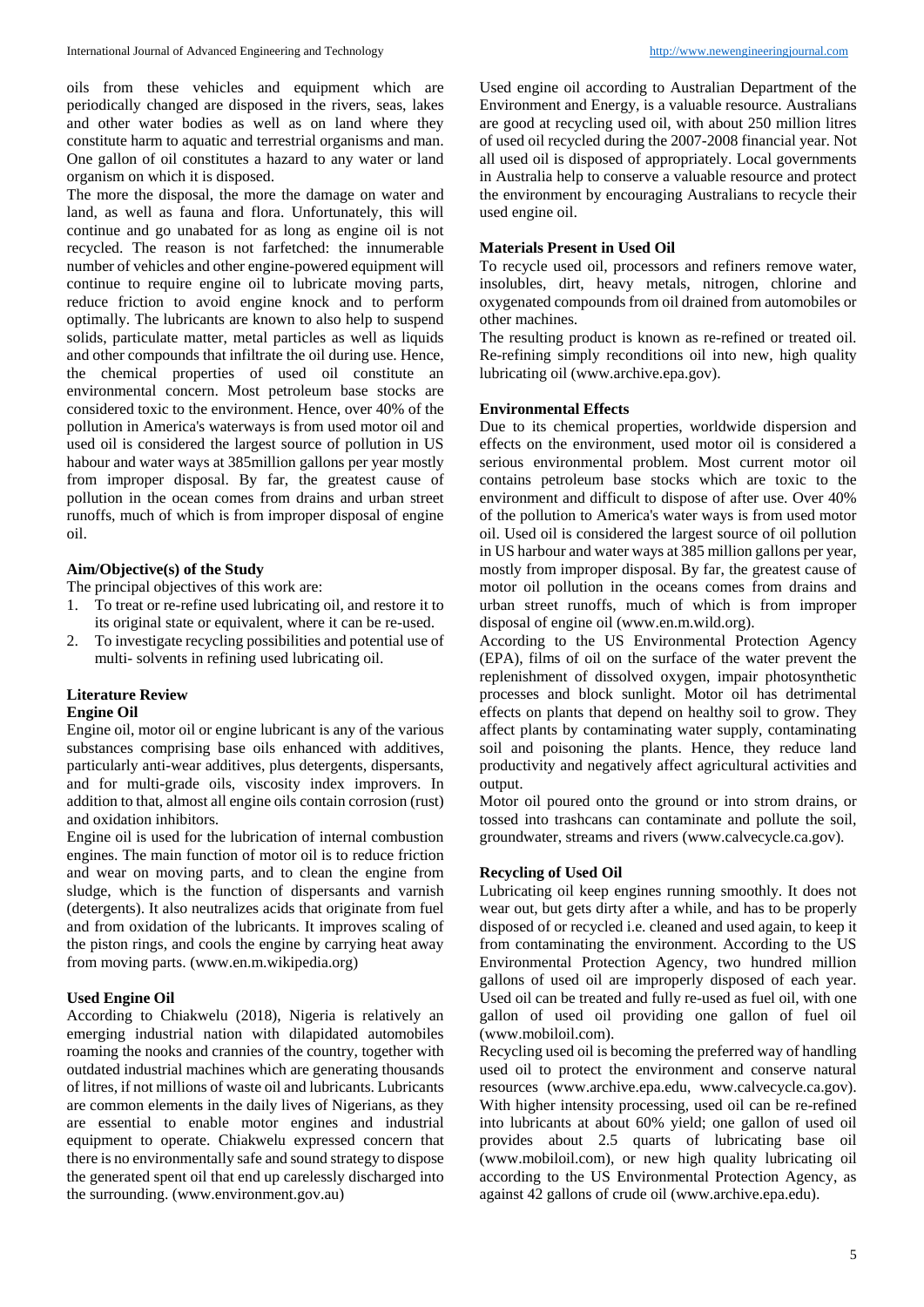## **Pre-Treatment of Used Oil**

Pre-treatment of used oil is basically concerned with dewatering of the oil. This involves the removal of any excess water in the oil. This is achieved by pouring the oil into a settling tank, thereby enabling the oil settle, and separating by the process of decantation.

## **Processes involved in re-refining used oil**

Used oil based on its nature, can undergo a number of refining processes or stages or recycling, and may include the following processes:

- 1. Filtration- Filtering the oil to remove any solid or particulate matter present in the oil.
- 2. Demineralization- This is the process of removing inorganic materials and certain additives in the oil.
- 3. Propane de-asphalting- This is a process for removing the heavier bituminous fractions.
- 4. Distillation- Distillation physically separates the components of lubricating oil using their boiling point range.
- 5. Solvent extraction- Solvent extraction allows the oil to dissolve, enabling removal of undesirable compounds.
- 6. Hydro-finishing- This is a process that helps to improve physical properties of the refined base oil. (www.environment.gov.au).

# **Benefits of recycling oil**

Against the thinking of many, used oil does not wear out in the process of usage. It only gets dirty or contaminated. As a result, treating it helps to recover a valuable resource that otherwise could have been wasted. When oil is treated, it can be reused. Hence, it is kept from polluting the soil and water. Besides, the recovery of natural resource has economic advantage. It is cheaper to recycle than to produce base oil as more energy and resources is required to produce a gallon of base oil from a base stock of crude oil than from used oil.

## **Methodology**

#### **Material**

Used engine (lubricating) oil was obtained from Mobil Oil Service Station in Enugu Metropolis. All reagents used were duly purchased and includes: toluene, 1- butanol, isopropanol, methanol, ethanol, silica gel and alumina. They were used without further treatment or purification.

## **Procedure**

The used engine oil was subjected to filtration before treatment. This was done with a filter paper placed on a funnel standing on a filtration flask and a vacuum pump connected to the flask. A 100ml of the used oil was mixed with a blend of solvents comprising of 100ml each of toluene, 1-butanol and isopropanol in a closed vessel. The mixture in a beaker was placed on a magnetic stirrer and stirred for one hour. Then, it was allowed to stand for 24hours. The clear surface comprised of oil and solvents was transferred into a beaker and heated on a water bath set at  $60^{\circ}$ C in order to remove the oil from the regenerated oil. The regenerated oil was passed through a column filled with activated alumina and silica gel separately using n-hexane as eluting solvent, to remove the dark colour. The same procedure was employed

in toluene, methanol and 1-butanol and also toluene, 1 butanol and ethanol, but using only alumina. The oil to solvent ratios was varied to obtain an optimum condition. After each experiment, the percentage of raffinate, sludge and colour was calculated.

The oil gotten and the used engine oil was analyzed for density, specific gravity, viscosity, pour point, ash content, fire point and percentage colour removal accordingly.

## **Percentage colour removal**

A portion (1ml) of the oil was mixed with 10ml of n-hexane and the absorbance was read on a UV/VIS spectrophotometer Model 752 using n-hexane as blank.

## **Density**

A 50ml pycnometer was filled with the oil and the lid was gently covered. The sides of the pycnometer was cleaned and allowed to stand for 5 minutes, thereafter the weight was noted. The same procedure was performed using distilled water and density and specific gravity were calculated thus:

## **Ash content**

A portion (2g) of the sample was carefully measured into a crucible and placed in a muffle furnace set at  $600^{\circ}$ C and allowed to char. The crucible was removed when the colour of the residue was grey or white and transferred into a dessicator and allowed to cool. The weight was noted and ash content calculated thus:

#### **Viscosity**

The u-tube viscometer was used. The tube was cleaned with chromic acid cleaning solution and rinsed with water. A portion (10ml) of sample was added to the tube and using function, the water level was drawn above the upper mark. The liquid level was allowed to fall and the process was timed with a stop watch. The timer was stopped when the meniscus passes the lower mark. The same process was performed with the oil and the time required for the sample to pass the meniscus was noted and viscosity calculated thus:

#### **Fire point**

A given quantity of the oil was carefully measured into a crucible and a thermometer dipped into the oil. The crucible was ignited below and the temperature at which it caught flame was noted as the fire point.

#### **Pour point**

A portion (50g) of the sample was carefully measured into a beaker and a thermometer inserted into it. The beaker was placed on top of an ice bath and allowed to stand. The temperature at which the flow of the oil ceases was recorded as pour point.

#### **Results and Discussions**

**Table 1:** Effect of different solvent mixtures on the refining of used engine oil

| <b>Parameters</b> |      |  |
|-------------------|------|--|
| Raffinate (Vol %) | 65.0 |  |
| Sludge $(Vol \%)$ | 35.0 |  |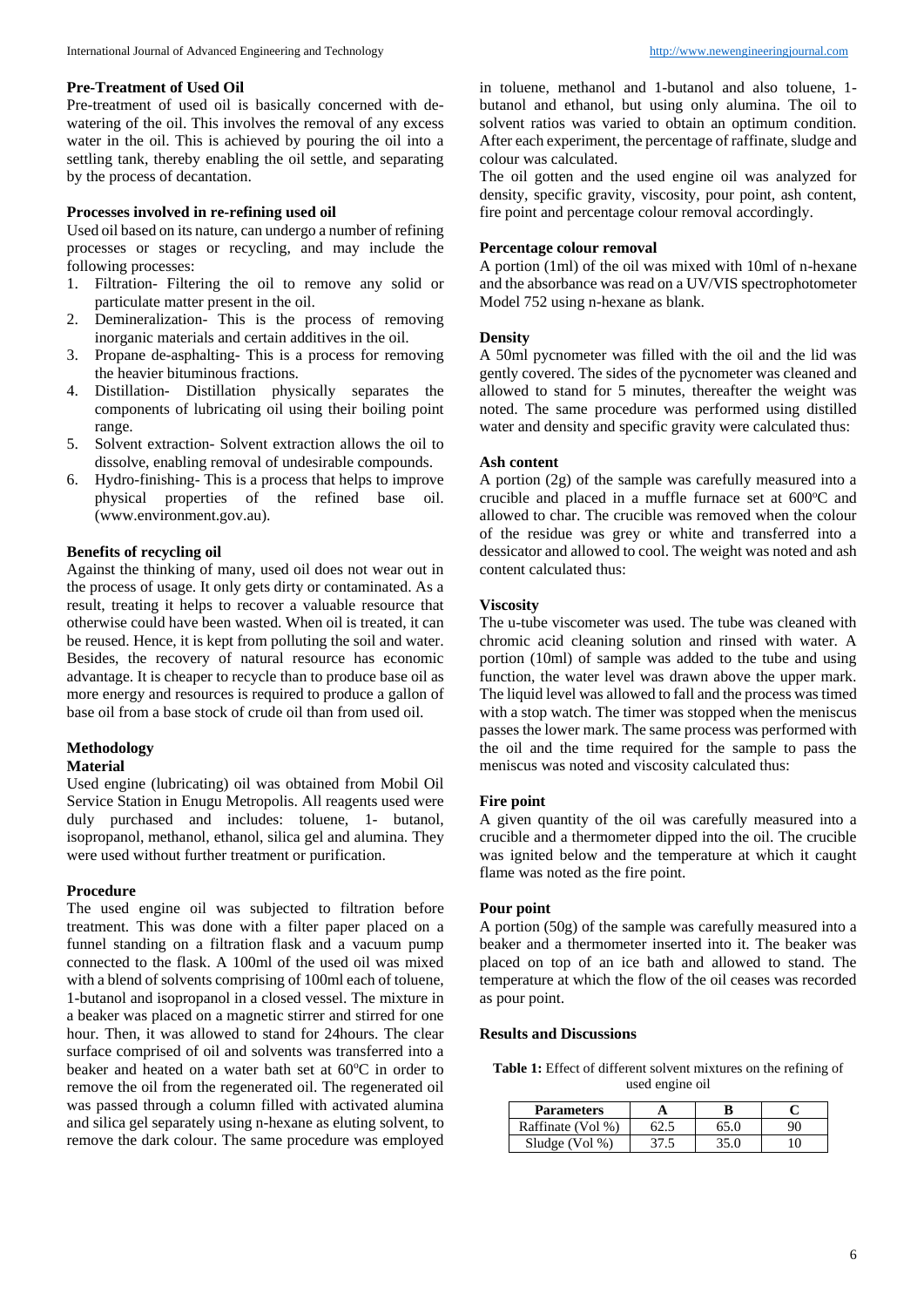| Parameter                | A       | В       | C      | D       | E                                            | F      | G        | Н       |
|--------------------------|---------|---------|--------|---------|----------------------------------------------|--------|----------|---------|
| Ash content %            | 0.385   | 0.200   | 0.282  | 0.646   | 0.385                                        | 0.580  | 0.189    | 0.560   |
| Fire point $(^{\circ}C)$ | >360    | >360    | >360   | >348    | >330                                         | >280   | >322     | >280    |
| Pour point $(^{\circ}C)$ | $-18.4$ | $-21.0$ | $-30$  | $-21.0$ | $-21.0$                                      | -24    | $-29$    | $-24$   |
| Viscosity (CPs)          | 5231.98 |         |        |         | 3549.3 7 4747.6 5 5292.5 8 7057.4 2 4765.8 0 |        | 14105.00 | 7116.62 |
| Specific gravity         | 0.8765  | 0.8858  | 0.7912 | 0.8798  | 0.8817                                       | 0.7943 | 0.8805   | 0.8888  |
| Density $(g/cm3)$        | 0.8719  | 0.8808  | 0.7870 | 0.8751  | 0.8770                                       | 0.7901 | 0.8759   | 0.8841  |
| % colour reduction       | 7.51    | 15.93   | 47.54  | 7.93    | 4.57                                         | 2.46   | 98.50    |         |
| <b>AT</b>                |         |         |        |         |                                              |        |          |         |

**Table 2:** Effect of different parameters on refining used engine oil

Note

A = Toluene + Butanol + methanol B= Toluene + Butanol + Ethanol C = Toluene + Butanol + isopropanol D  $= 1:1$  oil and solvent E = 1:2 oil and solvent F = Silica G = Mobil special H = used engine oil % = Percentage <sup>0</sup>C = degrees centigrade CPs = centipoises per seconds  $g/cm<sup>3</sup>$  = gram per centimeter



**Fig 1:** Studge removal by different muti componants (Samples)



**Fig 2:** Percentage colour reduction by sample



**Fig 3:** Percentage colour reduction by sample

Used engine oil according to Osman *et al* (2017), is a blend of combustion products.

Such as water, Fuel, dust, wear metals and oxidation products which form complex and corrosive organic acids. Lubes oil are used to decrease rubbing between surfaces in moving

parts. After oxidation, most impurities are generated in base oil during its application in internal combustion engines. This contamination contains instauration, phenolic compound, aldehyde, acidic compound, additives, metals, varnish, gums and other asphaltic compounds originating from the overlay of bearing surfaces and degradation base oil components. These impurities can be removed by distillation, acidic refining, clay treatment and hydrogenation. However solvent extraction followed by adsorption is considered more effective (www.sciencedirect.com accessed on November 13, 2019).

The re-refining process is measurable by the amount of sludge removed from the oil by solvent extraction. This is presented in Table I above: the effect of different solvent mixtures on the refining (removal of sludge) of the used oil. The results of the experiment showed that sample A removed the maximum amount of sludge (37.5%), followed by sample B (35.5%) and sample C removed the minimum sludge (10.0%). This might be due to the solubility of the oil in the solvent mixtures and their dielectric constant. A negative trend was observed for the colour removal with C having the highest colour removal followed by B and A. The reason behind this trend is not certain. Further verification may be necessary but chances of pursing that was limited in this work.

It was also observed that the density and specific gravity of the used engine oil were higher than the treated one. The lower density and specific gravity of the treated oil might be due to the removal of the sludge.

The results of the ash content showed that the treated samples had ash contents lower than the used engine oil, except for samples D and F. This reduction in ash content might be due to the removal of sludge which led to the removal of metallic impurities, the very high ash contents of samples D and F, might be due to the further purifications with silica gel and alumina and/or solvents used for the purification which may have added some metallic impurities or the deposition of foreign materials.

The slight deviation in viscosity of the treated samples in comparison with the used engine oil might be due to the treatment with solvents and further heating of the samples to remove the solvents.

The results of the fire point showed that the treated samples had higher fire point than the used engine oil. This might be due to the removal of sludge as impurities lower the boiling point, hence the fire point. There is no significant difference in the pour point of the used engine oil and the treated samples.

Further, the results show that the recycled oil tended towards the standard (Mobil special) qualities in varying ways - while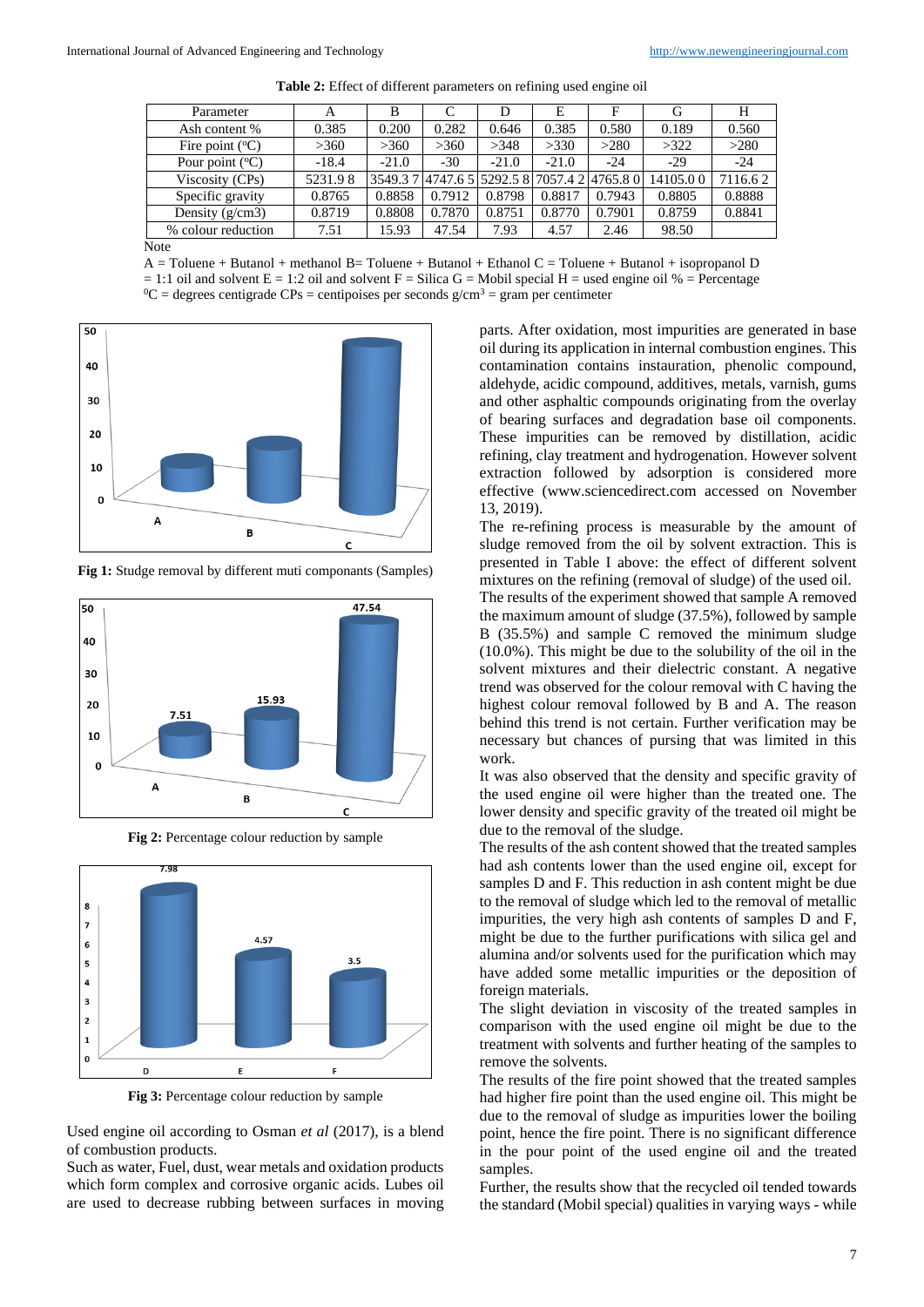oil from blend A gave the most viscous oil of the three blends, (5,231.98cPs), as earlier stated showing a movement closer to the standard, A sample also gave the best specific gravity (0.8765) which is also close in range to the standard (Mobil special).

Blend B gave the best ash content (0.200%) and closest density to the standard  $(0.8808g/cm<sup>3</sup>)$  while blend C gave the best colour reduction  $(47.54%)$  and pour point  $(-30^{\circ}C)$ . However, the best colour reduction indicates need for improvement towards the standard (8.50%).

The fire point for all three blends were not significantly different, but was higher than normal or standard, an indication that further refining may be necessary.

However, an increase in the ratio of oil to solvent blend (1:2) gave an oil of improved quality in terms of fire point  $(330^0C)$ , viscosity (7057.42cPs), specific gravity (0.8817) and density (0.8770g/cm<sup>3</sup> ). It also has a high ash content and low percentage colour reduction (4.95%).

This could be as a result of an increase in solvent quantity used. Blend E's viscosity is an improvement from that of A to just about half of the standard viscosity result. This trend suggests the possibility of an improvement in viscosity and possible quality of oil by altering ratio of solvent to oil blend. Also blend B gave a good ash content result as blend C had the best percentage colour reduction. This suggests that the best blend of solvents could include parts of B & C to possibly further improve the ash content and percentage colour reduction. The implication of this is that increased solvent to oil ratio has the tendency of improving the quality of the used oil. Further increasing the ratio is necessary but wasn't done due to certain limitations that the research work faced

# **Discussion of the comparative properties as manifest in the results**

## **Viscosity**

One of the most important properties of engine oil which helps it in maintaining a lubricating film between moving parts is it's viscosity. This refers to a measure of it's resistance to flow. Viscosity of a fuel liquid can ensure this resistance if it is reasonably high although not so high as to impede flow of the fluid. The viscosity hovered around the viscosity of the used engine oil of 7116.6 with sample E having 7057.4. Apparently, the blended solvents further decreased the viscosity which indicates a clear departure from Mobil special's 14105.0. This is expected. Blowing with viscosity-enhancers may be necessary to further improve the viscosity.

#### **Pour Point**

In the case of engine oil, flow should commence at low temperatures given that flow is required to inhibit metal to metal contact in moving parts of an engine. This property is determined by the pour point which describes the lowest temperature at which the engine oil flows at specified laboratory conditions. A good rule of thumb is that the pour point of lubricating oil should be at least 10°C below the lowest anticipated ambient temperature. This will ensure dependable lubrication and better equipment reliability in the long run (http//www.bcl.co.za- accessed on November 29<sup>th</sup>, 2019).

Pour point is also defined as the temperature at which the oil looses it's flow characteristic. At this point, the oil becomes too viscous and looses flow ability. It has many implications

especially within engines, as it can be used to determine what temperature ranges the oil can be used in. It will also give a good indication of the temperature of which the oil will become too viscous that it will prevent the engine from starting (Liam, 2019). Pour point of engine oils range from  $32^{\circ}$ C to below -57°C (90°F to below -70°F) (Http//www.Britainica.com accessed November 29<sup>th</sup>, 2019). The pour point ranges of the treated oil fall within standard oil ranges with sample C showing best result of -30°C compared to Mobil special pour point of -29°C.

#### **Ash Content**

According to Rashid *et al* (2013), when the lubricating oil is completely burnt, the remaining solid is called ash and it shows the oil purity. Sample A relatively has a comparatively good ash content of 0.37 having moved from original ash content of 0.56 of the used oil and improved as it tends towards Mobil special's 0.27 ash content.

#### **Flash Point (Fire point)**

Given the makeup of engine oil which is largely comprised of hydrocarbons which are flammable, in order words, they can ignite and burn, the fire point measures the lowest temperature at which the vapours released by the engine oil can ignite and burn. This property of oil should be high to avoid oil readily igniting. Sample E indicates a relatively good fire point of 330 which is an improvement from the 280 of the original used oil and a clear moment towards Mobil special's fire point of 322.

#### **Specific Gravity**

The specific gravity of the reference engine oil (Mobil special) is 0.8805 whereas that of the used engine oil is 0.8888. The treated engine oil showed varying specific gravities ranging from 0.7912 of sample B to 0.8817 of sample E which is the closest to Mobil special. The specific gravity is affected by the nature and type of contaminant and could be higher or lower than that of the fresh engine oil.

#### **Density**

Density is a key property of a fluid and is given by the ratio of its specific mass to a known volume  $(e = M/V)$ . The water, reference standard, has a density of  $1,000\text{kg/m}^3$  by definition. These of oils vary between  $700\text{kg/m}^3$  and  $950\text{k/m}^3$ . That is why most oils float in water.

They are less dense than its high density fluids can help in order to control contamination. In this case, the longer period of floatation in the liquid, facilitates the removal of particles through filtration or other mechanisms aiding the process of cleaning the assembly (Pedor, 2018). The range of density falls within acceptable ranges with sample D (0.8798) closest to Mobil special (0.8803).

## **Conclusion**

Based on the experimental work undertaken, it is found that the various blends of solvents, effectively removed contaminants from the used oil. Same applies to the variation in the oil/solvent ratios which shows significant enhancement in the quality of the used engine oil which in essence improved to qualities equivalent and comparable to the original engine oil stock from fresh oil. The re-refining of the original engine oil with multi-component solvents proved to be a very good method of processing in view of the significant alteration in the quality of the used oil at an